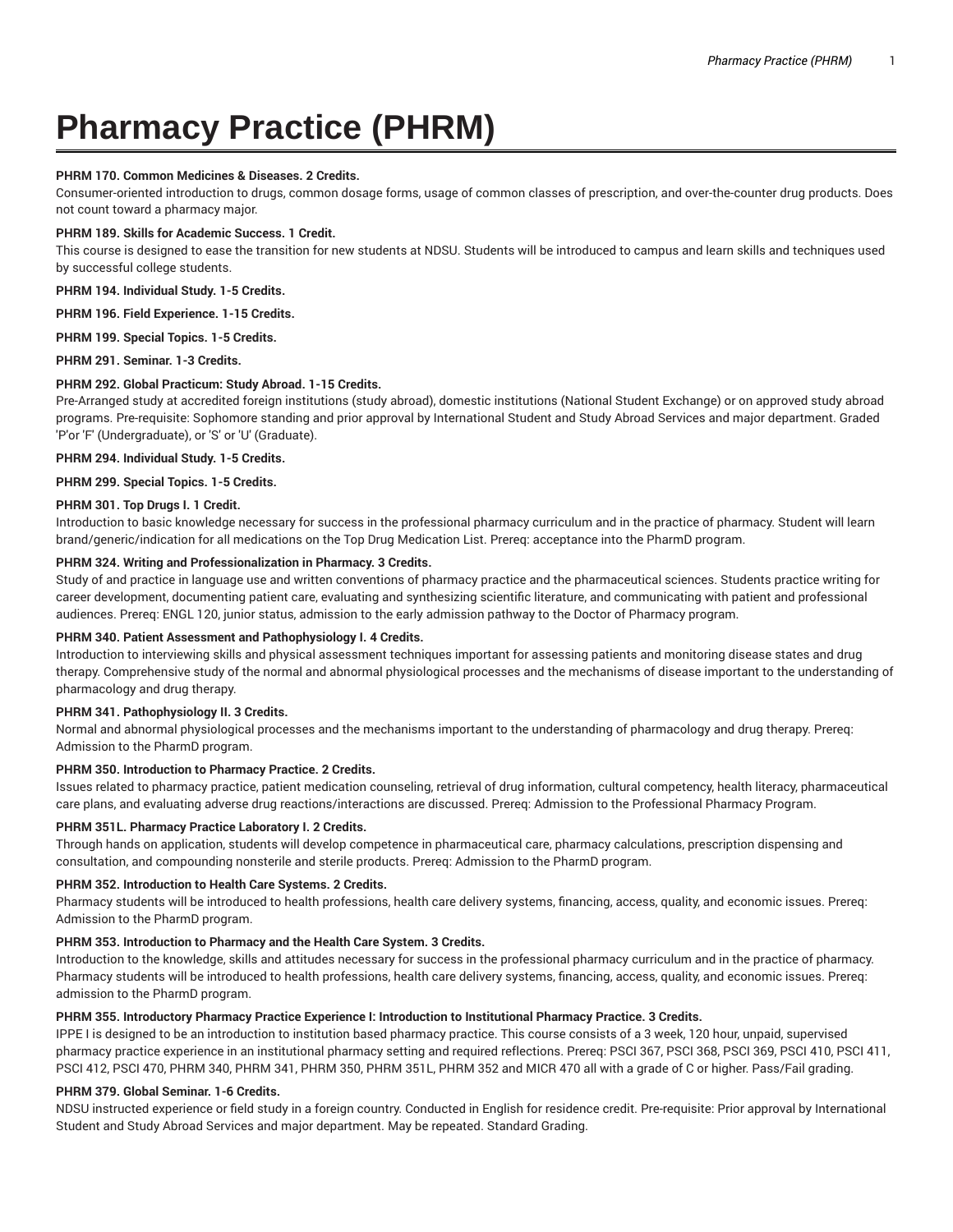## **PHRM 391. Seminar. 1-3 Credits.**

## **PHRM 392. Global Practicum: Study Abroad. 1-15 Credits.**

Pre-Arranged study at accredited foreign institutions (study abroad), domestic institutions (National Student Exchange) or on approved study abroad programs. Pre-requisite: Sophomore standing and prior approval by International Student and Study Abroad Services and major department. Graded 'P'or 'F' (Undergraduate), or 'S' or 'U' (Graduate).

## **PHRM 394. Individual Study. 1-5 Credits.**

#### **PHRM 397. Fe/Coop Ed/Internship. 1-4 Credits.**

**PHRM 399. Special Topics. 1-5 Credits.**

#### **PHRM 400. Top Drugs II. 1 Credit.**

Introduction to basic knowledge necessary for success in the professional pharmacy curriculum and in the practice of pharmacy. Prereq: PHRM 301 with a grade of C or higher.

#### **PHRM 425. Instructional Design for Health Professionals. 2 Credits.**

Build basic skills to design and implement effective instructional activities ranging from pharmacy-specific professional education (e.g. patient education, inter-professional medication-related presentations) to college-level instructional tasks. Prereq: PHRM 355. {Also offered for graduate credit - see PHRM 625.}.

## **PHRM 450. Self Care. 3 Credits.**

Course designed to provide pharmacy students with the knowledge, skills, and practical tools necessary to provide self care recommendations to patients, physicians, nurses, and other allied health care professionals. Prereq: PHRM 340, PHRM 341 both with a grade of C or higher.

# **PHRM 452L. Pharmacy Practice Laboratory II. 2 Credits.**

Through hands on application, students will develop competence in pharmaceutical care, pharmacy calculations, prescription dispensing and consultation, compounding nonsterile and sterile products, long term care, and self-care. Prereq: PHRM 351L with a grade of C or higher.

## **PHRM 455. Introductory Pharmacy Practice Experience II: Introduction to Community Pharmacy Practice. 4 Credits.**

IPPE II is designed to be an introduction to community based pharmacy practice. This course consists of a 4 week, 160 hour, unpaid, supervised pharmacy practice experience in a community pharmacy setting and required reflections. Prereq: PSCI 367, PSCI 368, PSCI 369 PSCI 410, PSCI 411, PSCI 412, PSCI 470, PHRM 340, PHRM 341, PHRM 350, PHRM 351L, PHRM 352, PHRM 400, PHRM 450, PHRM 452L, PHRM 480, PHRM 565 and MICR 470; Summarized as: successful completion (Grade of "C" or better) first professional year coursework, PHRM 400, PHRM 450, PHRM 452L, and PHRM 565. Pass/Fail grading.

#### **PHRM 475. Pharmacy Practice Management. 3 Credits.**

This course introduces students to management techniques applicable to the contemporary practice of pharmacy in community and institutional settings. Prereq: PHRM 350, PHRM 352, PHRM 452L.

#### **PHRM 479. Global Seminar. 1-6 Credits.**

NDSU instructed experience or field study in a foreign country. Conducted in English for residence credit. Pre-requisite: Prior approval by International Student and Study Abroad Services and major department. May be repeated. Standard Grading.

#### **PHRM 480. Drug Literature Evaluation. 3 Credits.**

The goals of this course are to achieve a thorough understanding of the structure of the literature and its inherent strengths and weaknesses, such that the student may evaluate scientific studies and utilize the literature to support a point of view. Prereq: Admission to professional program.

**PHRM 491. Seminar. 1-5 Credits.**

**PHRM 492. Study Abroad. 1-15 Credits.**

**PHRM 494. Individual Study. 1-5 Credits.**

**PHRM 499. Special Topics. 1-5 Credits.**

#### **PHRM 500. Top Drugs III. 1 Credit.**

Students will build on drug knowledge they have obtained from PHRM 400 to be successful in the practice of pharmacy. Prereq: PHRM 400 with a grade of C or higher.

#### **PHRM 520. Special Populations. 3 Credits.**

Focused on providing pharmaceutical care for a variety of populations including men, women, pediatric and geriatric patients. Prereq: PHRM 532, PHRM 537 and PHRM 538, all with a grade of C or better. {Also available for graduate credit - See PHRM 620.}.

# **PHRM 532. Infectious Disease. 3 Credits.**

This course is a clinical, patient-oriented approach to infectious disease. The instructors will review antimicrobial agents combined with specific infectious disease processes and therapies to help the students make appropriate judgments on infectious disease problems. Prereq: MICR 470, PSCI 412. {Also offered for graduate credit - see PHRM 632.}.

# **PHRM 534. Rheumatology/Endocrinology/Gastrointestinal. 3 Credits.**

Pharmacotherapy of disorders involving the musculoskeletal, endocrine, and gastrointestinal systems. Prereq: PSCI 413 with a grade of C or higher.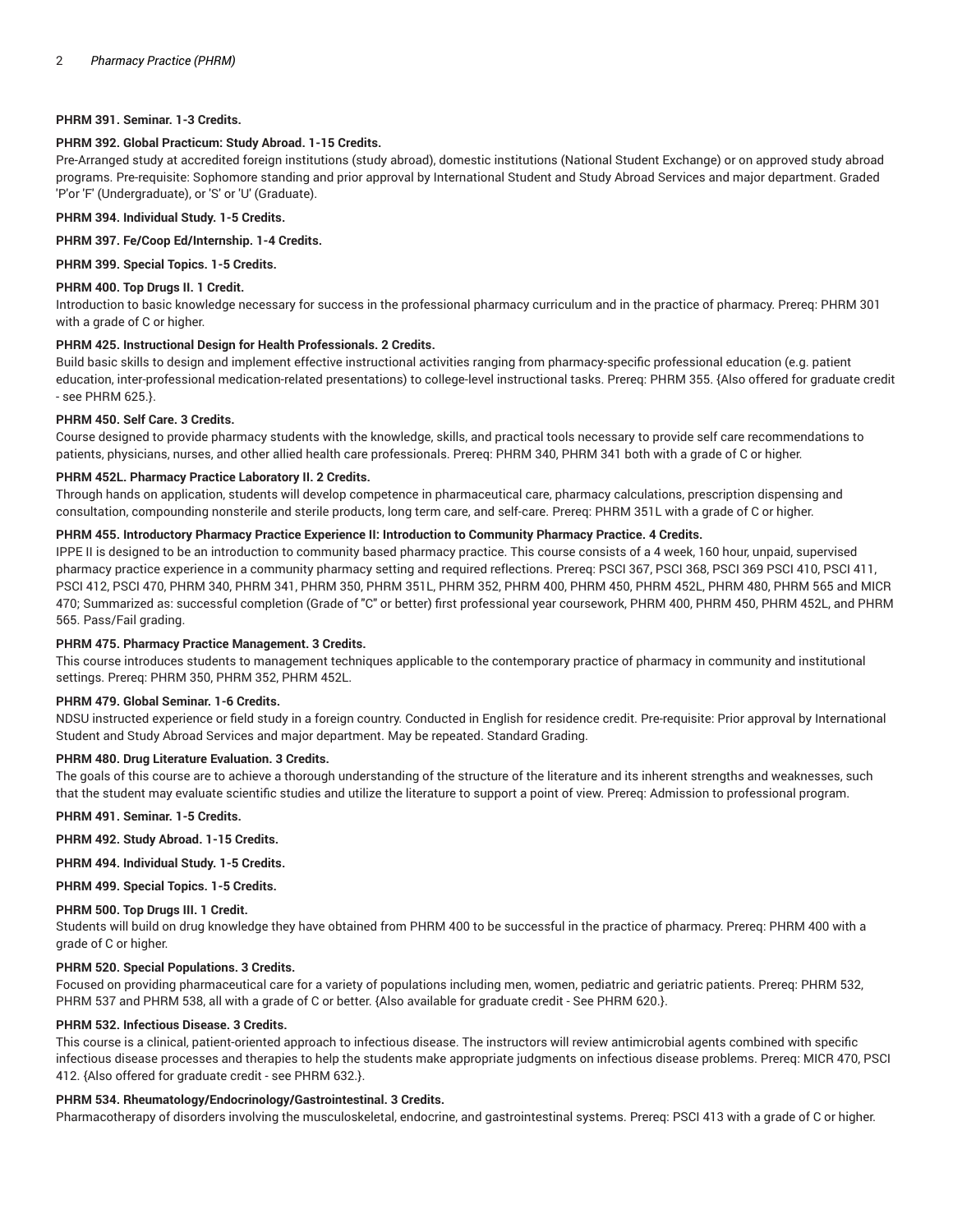# **PHRM 535. Hematology and Oncology. 3 Credits.**

This course provides a framework for understanding the role molecular biology plays in the pathophysiology and treatment of the most prevalent oncologic and hematologic malignancies, as well as benign and drug-induced hematologic conditions. Students will apply evidence-based principles in assessing/monitoring appropriate therapy for these patients. Prereq: PSCI 410, PSCI 412 both with a grade of C or higher.

## **PHRM 536. Neurology & Psychiatry Pharmacotherapy. 3 Credits.**

The course will focus on the principles, selection and management of pharmacotherapy for the major psychiatric and neurologic diseases. Learning methods will include face-to-face lecture, in-class discussion, small group activities, and case formulations. Prereq: PSCI 415. {Also offered for graduate credit - see PHRM 636.}.

# **PHRM 537. Renal Disease/Fluid and Electrolytes. 2 Credits.**

This course focuses on pathophysiology and pharmacotherapy of major renal diseases including fluid and electrolyte disorders, acid/base balance, and renal replacement therapy. Emphasis is placed upon application of knowledge to patient care situations and the mastery of pharmacotherapy. Prereq: PSCI 414 with a grade of C or higher.

## **PHRM 538. PTDI: Cardiovascular and Pulmonary Diseases. 4 Credits.**

Pharmacoptherapy of cardiovascular and pulmonary diseases. Study of the pathophysiology, clinical presentation, and treatment of various cardiovascular and pulmonary diseases. Prereq: PSCI 413 and PSCI 414.

# **PHRM 540. Public Health for Pharmacists. 3 Credits.**

Pharmacy students will be introduced to public health services, health disparities, emergency preparedness, epidemiology, behavioral health, health promotion, and global health. Prereq: PHRM 352.

## **PHRM 545L. Pharmacotherapy Laboratory. 1 Credit.**

This is a problem-based and skills-based laboratory integrating the pathophysiology, pharmacology, and therapeutic aspects of various diseases in order to prepare learners to make sound therapeutic decisions and provide clinical rationale during the pharmacist's patient care process. The class activities are designed as a team-based approach. Prereq: PHRM 450, PHRM 532, PHRM 534, PHRM 538 completed with a grade of C or higher. Co-req: PHRM 536, PHRM 537.

## **PHRM 546. Advanced Topics in Neuropsychiatry: Major Neurocognitive Disorders. 2 Credits.**

The course will provide the most up-to-date information regarding advanced care and management of patients with select major neurocognitive disorders, previously known as dementia. In addition, reversible causes of cognitive problems will be discussed. Prereq: PHRM 341 and PHRM 536.

## **PHRM 551L. Pharmacy Practice Laboratory III. 2 Credits.**

This course focuses on pharmaceutical care, pharmacy calculations, prescription consultation, compounding nonsterile and sterile products, and disease state management. Prereq: PHRM 452L with a grade of C or higher.

# **PHRM 552L. Pharmacy Practice Laboratory IV. 2 Credits.**

Coursework will assist Doctor of Pharmacy candidates to develop competence in recognizing, analyzing, and resolving drug related problems; providing accurate drug information and education; promoting public health and managing a patient oriented pharmacy practice. Prereq: PHRM 551L and PHRM 545L both with a grade of C or higher.

# **PHRM 553. Pharmacy-Based Point-of-Care Testing Certificate Program. 1 Credit.**

To provide students with the knowledge of assessment, testing, follow-up care and management principles necessary to operate a successful point-ofcare testing program in community pharmacies. Successful completion of the course will result in a National Association of Chain Drug Stores Point of Care Testing Certificate. This course is a combination of live lectures and home study material. Prereq: PHRM 551L and PHRM 532 with a grade of C or higher.

# **PHRM 560. Specialty Care Topics. 2 Credits.**

This course will provide knowledge of specialty topics encountered in pharmacy practice. Prereq: PHRM 537, PHRM 538 both completed with a grade of C or higher.

#### **PHRM 565. Pharmacy-Based Immunization Delivery. 1 Credit.**

This course will provide knowledge of immunology, vaccine-preventable diseases, indications for vaccination, and implementation and maintenance of a pharmacy-based vaccination program. Prereq: MICR 470.

#### **PHRM 570. Pharmacy Practice Improvement and Project Management. 2 Credits.**

Students will gain a basic understanding of evidence-based medicine (EBM) and practice improvement/evaluation review techniques (PERT) in health care. Prereq: PHRM 475 and PHRM 480 both with a grade of C or higher.

#### **PHRM 572. Pharmacy Law and Ethics. 3 Credits.**

Pharmaceutical jurisprudence, including state and federal laws and ethical issues concerned with the practice of pharmacy. Prereq: PHRM 350, PHRM 352, PHRM 452L all with a grade of C or higher.

# **PHRM 575. Pharmacy Management. 3 Credits.**

This course introduces students to management techniques applicable to the contemporary practice of pharmacy in community and institutional settings. Prereq: PHRM 350, PHRM 352, PHRM 452L all completed with a grade of C or higher.

## **PHRM 580. Pharmacotherapy Capstone. 3 Credits.**

Using clinical practice guidelines, current scientific literature, and pharmacotherapy concepts, students will evaluate integrated patient case scenarios. Prereqs: A grade of C or higher in PHRM 532, PHRM 534, PHRM 535, PHRM 536, PHRM 537 and PHRM 538.